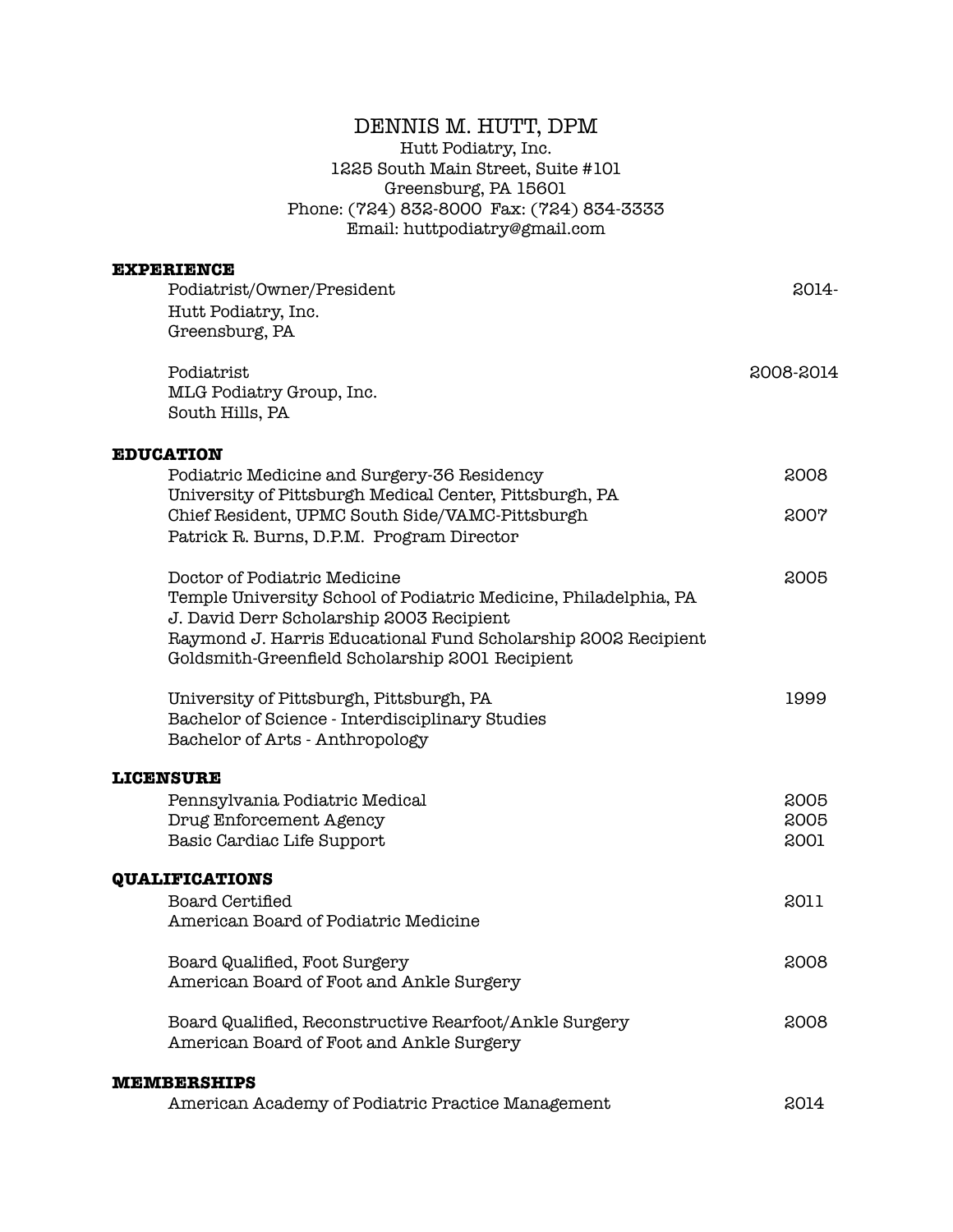| American Board of Podiatric Medicine        | 2011 |
|---------------------------------------------|------|
| American Podiatric Medical Association      | 2005 |
| American College of Foot and Ankle Surgeons | 2005 |
| Pennsylvania Podiatric Medical Association  | 2005 |

#### **PUBLICATIONS**

### **Journal Articles**

Martin RL, **Hutt DM**, Wukich DK Validity of the Foot and Ankle Ability Measure (FAAM) in Diabetes Mellitus. Foot and Ankle International. 30(4);297-302:2009.

#### **Abstracts**

Evidence of Validity for the Foot and Ankle Ability Measure (FAAM) in Individuals with Diabetes Mellitus. Journal of Orthopaedic & Sports Physical Therapy, 39:A23, 2009.

Evidence of Validity for the Foot and Ankle Ability Measure (FAAM) in Individuals with Diabetes Mellitus. The Pittsburgh Orthopaedic Journal, 19:319, 2008.

#### **Scientific Exhibits**

Evidence of Validity for the Foot and Ankle Ability Measure (FAAM) in Individuals with Diabetes Mellitus.

Presentation, American Physical Therapy Association, Combined Sections Meeting, Las Vegas, NV, February, 2009.

Poster Presentation, American College of Foot and Ankle Surgeons, 66th Annual Scientific Conference, Long Beach, CA, February, 2008.

Reconstruction of Achilles Tendon Rupture with Anterior Tibial Tendon Allograft. Poster Presentation, American College of Foot and Ankle Surgeons, 66th Annual Scientific Conference, Long Beach, CA, February, 2008.

Pilon fractures treated with the Less Invasive Stabilization System (LISS) plate. Poster Presentation, The National, American Podiatric Medical Association Annual Scientific Conference at Region III, Philadelphia, PA, August, 2007.

Bilateral accessory soleus muscle as a source of recalcitrant heel pain. Poster Presentation, American College of Foot and Ankle Surgeons, 64th Annual Scientific Conference, Las Vegas, NV, March, 2006.

### **Research Interests**

1. Outcome Instruments in the Foot and Ankle.

### **PRESENTATIONS**

Diabetes Education: Foot Care. Outpatient Care Center - Peters Township, McMurray, PA, February 28 and September 27, 2012.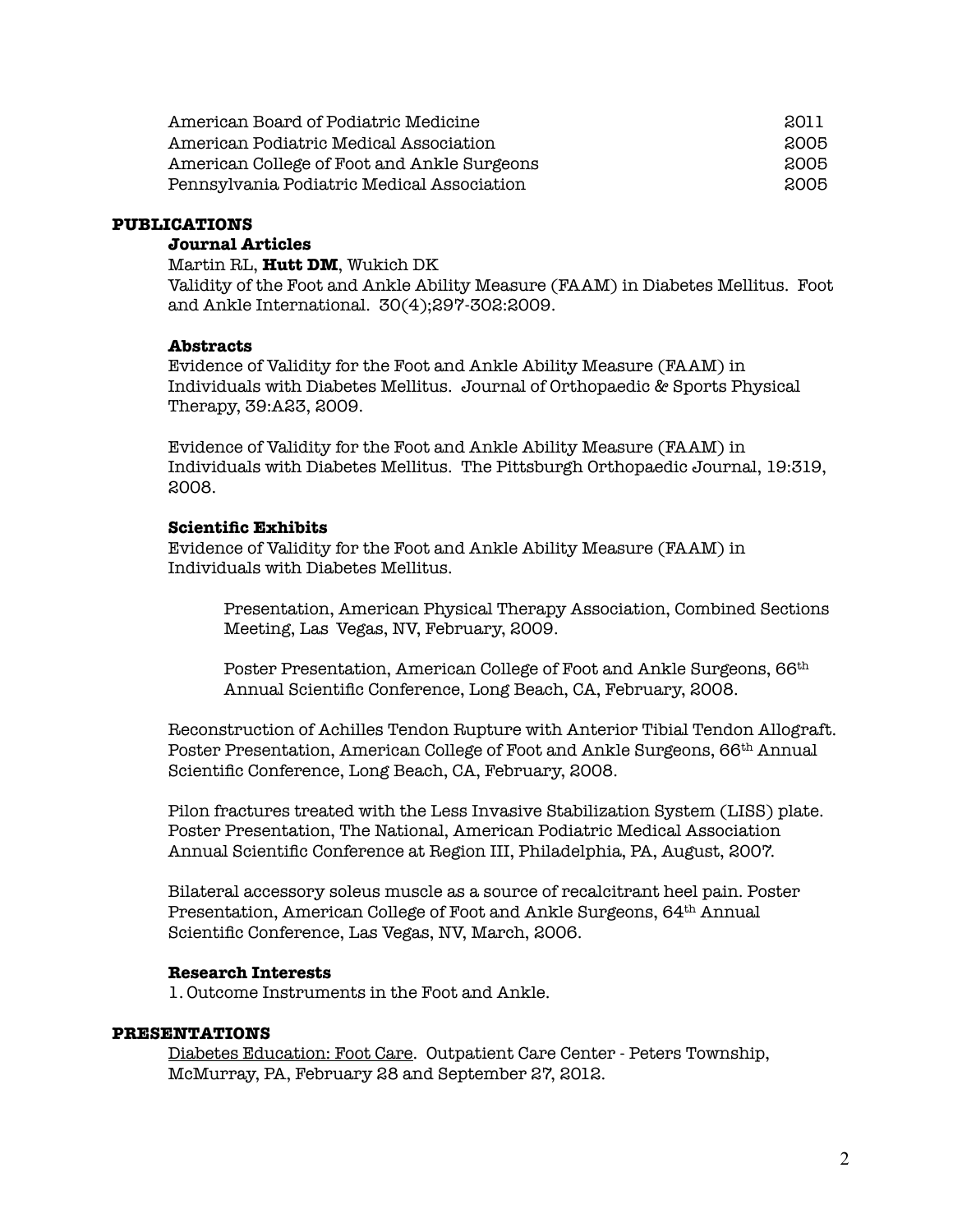Diabetes Education: Foot Care. Canonsburg General Hospital, McNary Conference Center, Canonsburg, PA, February 17, June 21, and September 21, 2011.

Outcome Instruments of the Foot and Ankle. UPMC South Side, Eighth Annual Podiatry Conference, Current Concepts in Foot & Ankle Surgery, Pittsburgh, PA, June 6, 2008.

Preventative Foot Care in Patients with Diabetes Mellitus. Diabetes Mellitus Support Group. University of Pittsburgh Medical Center, South Side Hospital, February 19, 2008.

Heel Pain and Disorders of the Achilles Tendon. An Anatomical Perspective to the Examination and Management of Common Foot and Ankle Pathologies. Duquesne University, John G. Rangos Sr. School of Health Sciences, Department of Physical Therapy, November 3, 2007.

### **UPMC Core Resident Lectures**

Pilon Fractures. May 2008. Stress Fractures of the Foot and Ankle, September 2007. Basics of Internal Fixation, August 2007. Applied Anatomy of the Foot and Ankle, July 2007 The Ponseti Method for Clubfoot Treatment, February 2007. Lis Franc Fracture/Dislocation, October 2005. Lesser Toe Deformity, September 2005.

### **CME ATTENDED**

42nd Annual Goldfarb Foundation Clinical Conference. King of Prussia, PA, November 6-9, 2014. (24.75 hours) The Western Penn Hospital Scott Alter, DPM, Memorial Lecture Series, Pittsburgh, PA, November 16, 2013. (4 hours) 41st Annual Goldfarb Foundation Clinical Conference: "Around the Foot in 30 Years!" King of Prussia, PA, November 7-10, 2013. (24.75 hours) Introduction to Hyperbaric Medicine and Problem Wound Management, Healogics, Jacksonville, FL, September 10-14, 2012. (43 hours) UPMC Mercy, Twelfth Annual Podiatry Conference, Current Concepts in Foot and Ankle Surgery, Pittsburgh, PA, June 1-2, 2012. (12.50 hours) Midwest Podiatry Conference 2012, Chicago, IL, April 19-22, 2012. (24 hours) UPMC Mercy, Eleventh Annual Podiatry Conference, Current Concepts in Foot and Ankle Surgery, Pittsburgh, PA, June 3-4, 2011. (12.75 hours) UPMC Podiatric Residency Program, Tenth Annual Podiatry Conference, Current Concepts in Foot and Ankle Surgery, Pittsburgh, PA, June 4-5, 2010. (12.5 hours) Diabetic Limb Salvage: A Team Approach, Georgetown University Hospital, Washington, DC, September 24-26, 2009. (25 hours) UPMC South Side, Ninth Annual Podiatry Conference, Current Concepts in Foot and Ankle Surgery, Pittsburgh, PA, June 19-20, 2009. (12 hours) HeartCode ACLS, Pittsburgh, PA, June 27, 2008 (12 hours) ACFAS Foot and Ankle Arthroscopy Surgical Skills Course, Chicago, IL, June 21-22, 2008 (16 hours)